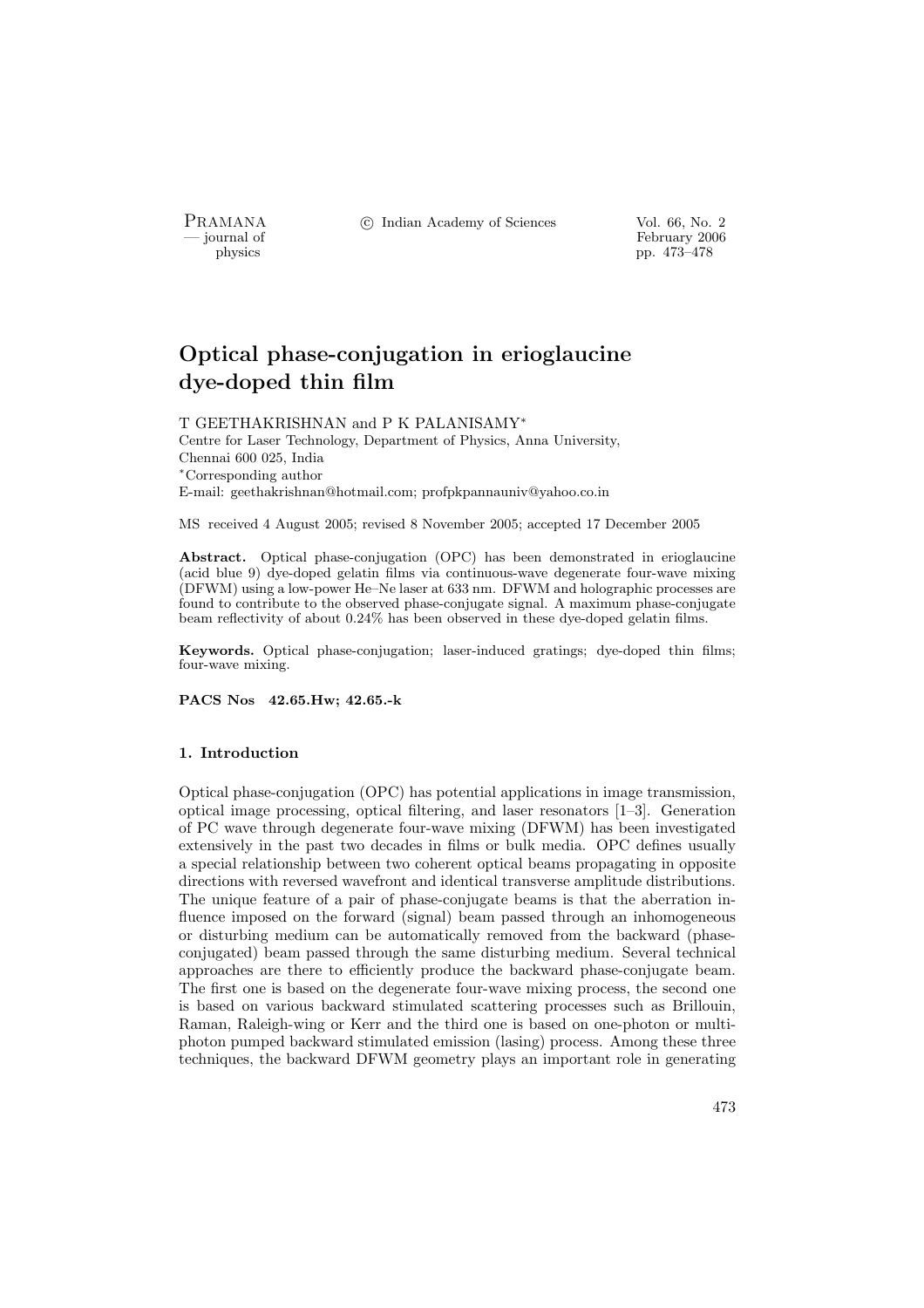

Figure 1. The general structure and formula of erioglaucine dye (molecular formula:  $C_{37}H_{42}N_4O_9S_3$ ).

Figure 2. The UV–visible absorption spectra of erioglaucine dye.

phase-conjugate beam, since the pure electronic nonlinearity is assisted by an induced holographic grating in the process. OPC has been reported in many organic or inorganic materials using pulsed or continuous-wave (cw) lasers [4–18]. Glasses and other solid matrices doped organic dyes emerged as promising materials for OPC because of their large third-order nonlinearity  $\chi^{(3)}$ . In these materials, the phase-conjugate wave can be generated at low light intensities provided by the continuous-wave lasers. Moreover, these materials can be easily prepared in the laboratories.

In this paper, we present PC wave generation in triphenylmethane [19] dyedoped gelatin films using low-power continuous-wave laser excitation. The nonlinear medium (NM) used in this work is gelatin films doped with erioglaucine dye as the photosensitive chromophore.

# 2. Experimental

## 2.1 Materials

The organic dye erioglaucine (acid blue  $9 - C.I.42090$ ) belongs to the triphenylmethane groups. All the dyes of this series are derived from the hydrocarbon, triphenylmethane, and the tertiary alcohol, triphenylcarbinol, both of which are colorless. The chromophore of this class is the quinonoid group, which may appear as  $C=Ar=NH$  or  $C=Ar=O$ , where  $Ar =$ aromatic nucleus (color index 1975). The chemical structure and molecular formula of erioglaucine dye are shown in figure 1. The UV–visible absorption spectrum of erioglaucine dye was studied using UV-2401 PC spectrophotometer and it exhibits the peak absorption at 630 nm as in figure 2. The gelatin films are drawn from 10E75 Agfa Gaevert photographic plates by removing silver halide emulsions using sodium thiosulphate solution. The thicknesses of the films obtained were of the order of 10 microns. These plates were soaked in aqueous solutions of erioglaucine with appropriate dye concentrations for 2 min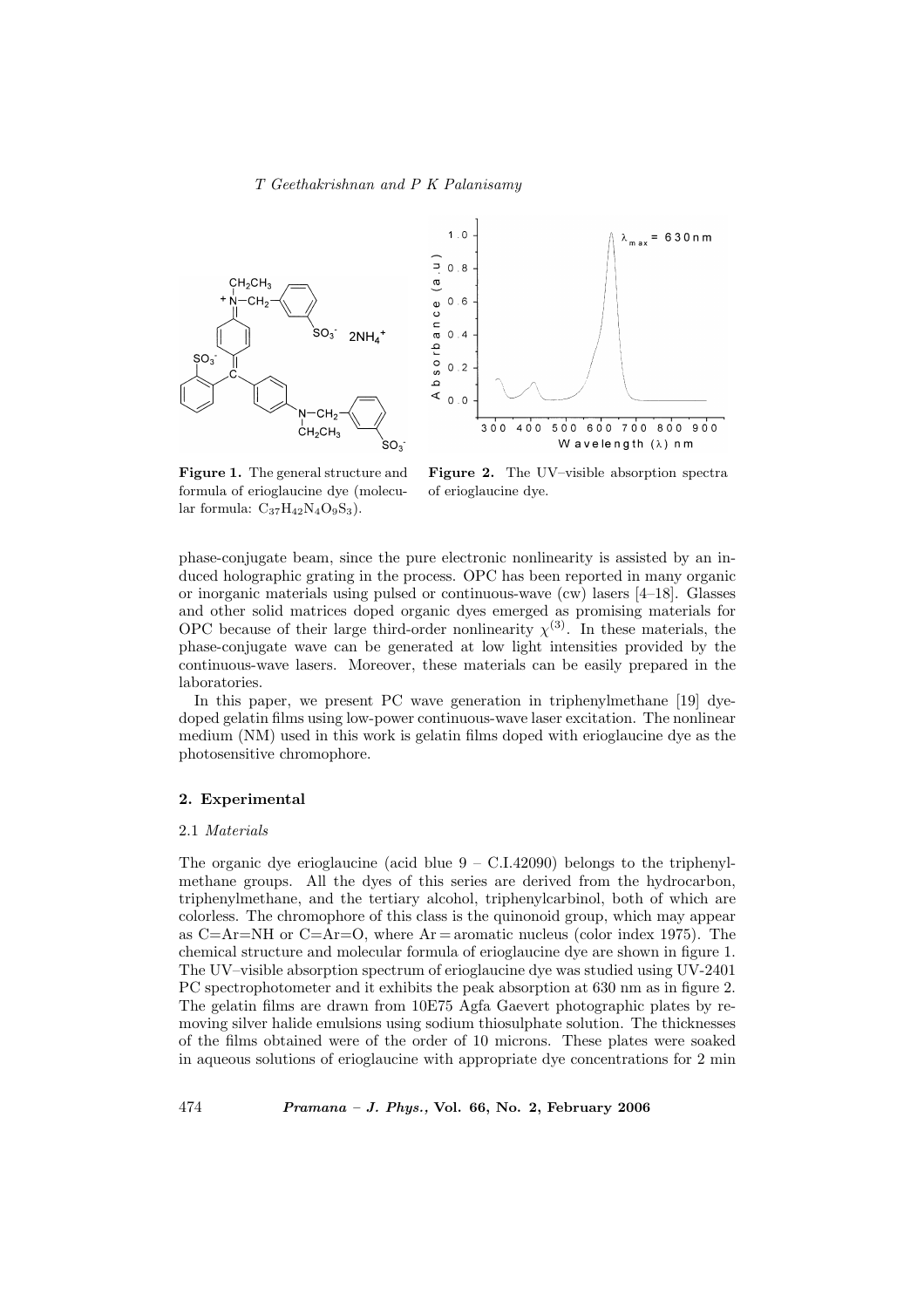### Erioglaucine dye-doped thin film

and dried at room temperature. These films were used for this study without any further process. The optical density (OD) of the dye-doped film chosen for this work was approximately 1.

#### 2.2 Methods

The schematic diagram of the phase conjugation experiment is shown in figure 3. A He–Ne laser (Coherent, 31-2140-000 – 35 mW) beam at 633 nm was divided into three beams, two counter-propagating pump beams  $E_1$  and  $E_2$  namely forwardpump and backward-pump beams respectively and a probe beam E<sup>3</sup> to form the DFWM configuration. The spot size of each of these three unfocussed beams at the nonlinear medium was 1.25 mm in diameter. The constant power ratio of the probe beam  $(E_3)$ , forward-pump beam  $(E_1)$  and backward-pump beam  $(E_2)$  used in this work was ∼1:10:10. The angle between the probe beam and the forward-pump beam was  $7°$ . The sample was exposed simultaneously to all these three beams. The optical path lengths of all the three beams were made equal, so that they were coherent at the sample. The phase-conjugate wave retraces the path in the opposite direction to that of the probe beam E<sup>3</sup> and was detected with the help of a photodetector (Field Master<sup>TM</sup> GS – Coherent Inc.). The experimental set-up was mounted on a vibration isolation table (Melles Griot-Metric version) to avoid the destruction of the laser-induced gratings formed in the erioglaucine dye-doped gelatin film due to mechanical disturbances.

## 3. Results and discussion

There are two cases to be considered for the mechanism of phase-conjugate wave generation associated with the erioglaucine dye-sensitized gelatin film. The first one is due to the third-order nonlinearity  $(\chi^{(3)})$ , and the second is due to absorption saturation and photobleaching which lead to the formation of a laser-induced grating in the medium.

We consider a three-level system for the erioglaucine dye in gelatin matrix. Figure 4 shows an energy level diagram of erioglaucine dye in which  $S_0$  and  $S_1$  are the ground and excited singlet states, respectively, and level  $T_1$  is the triplet state. Absorption of a photon by erioglaucine results in transition of the erioglaucine to the first excited singlet state  $(S_0 \rightarrow S_1)$ . If the singlet-to-triplet cross-over is considerable, the dye molecules will switch over to the triplet state  $(S_1 \rightarrow T_1)$ , where it will remain for a relatively longer time as the triplet-to-singlet transition is inhibited, and, consequently, this molecule will not be available for further absorption from the ground state. This will result in a saturation of absorption if the triplet lifetime is long enough. Thus, in the medium, the absorption becomes a function of intensity. Therefore, when the two write beams interfere, the intensity pattern modulates the complex refractive index, which results in the formation of a grating [14]. The fringe period  $(\Lambda)$  can be determined by the well-known formula  $\Lambda = \lambda/2 \sin(\theta/2)$ , where  $\lambda$  is the laser wavelength, and  $\pm \theta$  is the forward-pump and probe beam incident angles with respect to the normal to the nonlinear medium.

Photobleaching of the dye molecules at the excitation wavelength also should be considered in this discussion. The existence of photobleaching can be inferred from

*Pramana – J. Phys.*, Vol. 66, No. 2, February 2006  $475$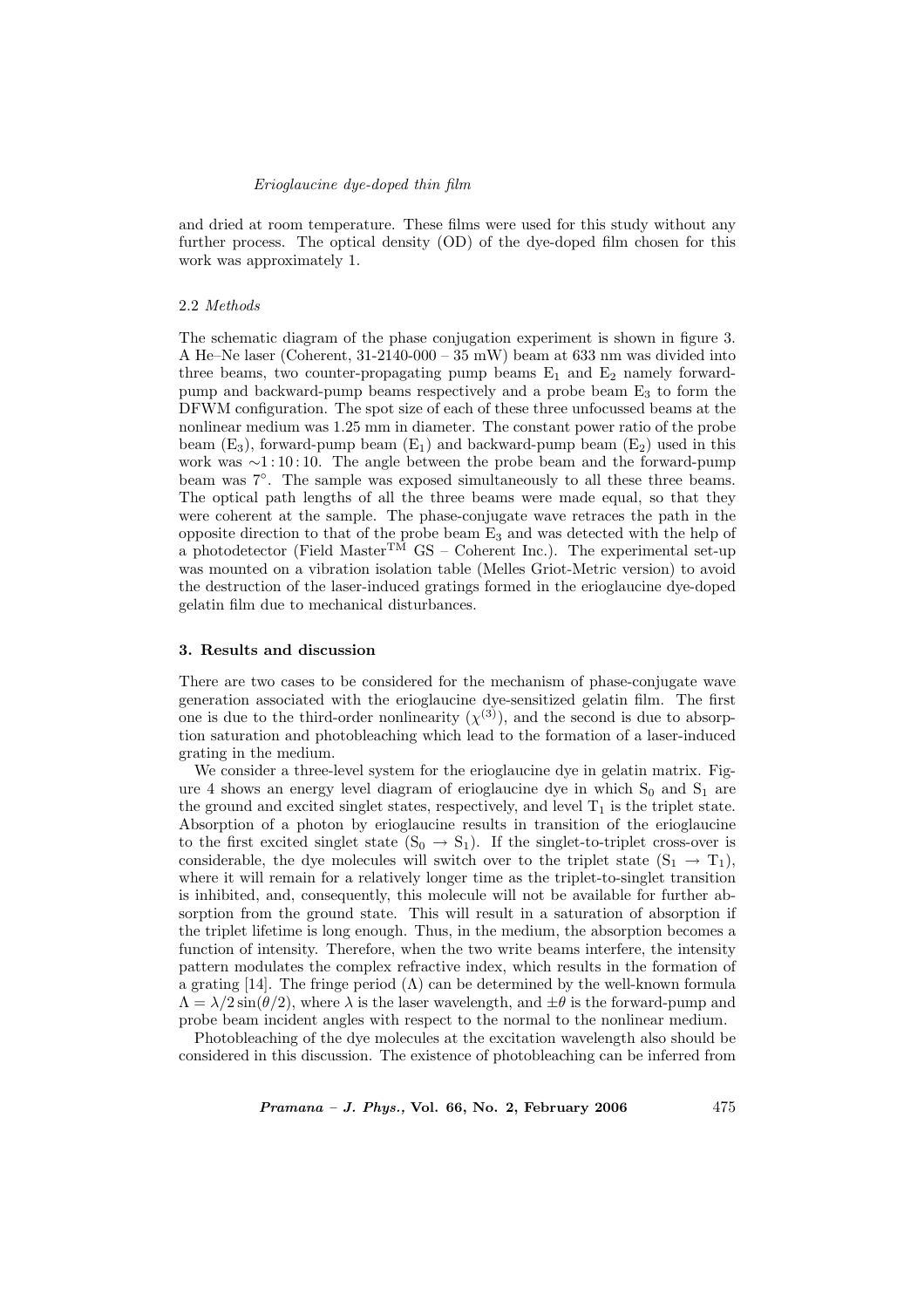

Figure 3. Experimental set-up for the observation of PC wave. S – shutter, BS1, BS2, BS3 – beam splitters, M – mirror, N.M – nonlinear medium, PD – photodetector.

Figure 4. Schematic energy level diagram for erioglaucine dye saturable absorber.

 $T_{1}$ 



Figure 5. Measured transmittance of the erioglaucine dye-doped gelatin film as a function of time.

a simple experiment described as follows. Erioglaucine dye-doped gelatin film was illuminated with 633 nm radiations at three different incident intensities and the corresponding transmittance of the sample was measured with respect to time. We observed that the transmittance of the sample increases from 11.35 to 19.86%, 11.46 to 21.6%, and 11.72 to 25.57% in 28 min (see figure 5) corresponding to the incident light intensities of 1.25, 1.75 and 2.75 W/cm<sup>2</sup> respectively. The observed increase of transmission confirms the existence of a light-induced bleaching process associated with this dye-doped system. For lower intensities the bleaching may be reversible but when higher intensities are used it may result in complete decomposition of dye molecules and hence become irreversible, and such observations have been already reported [14].

 $476$  Pramana – J. Phys., Vol. 66, No. 2, February 2006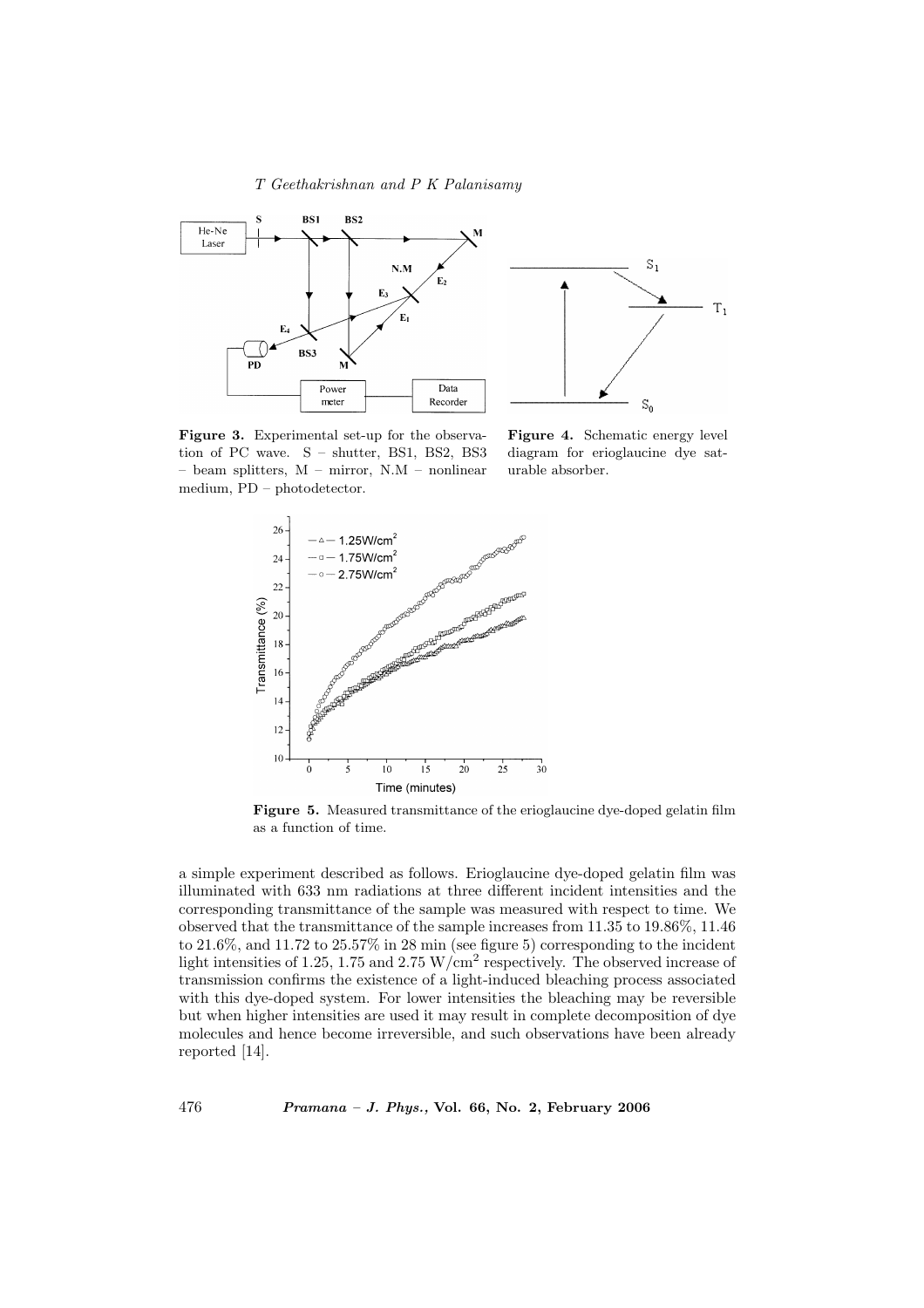Erioglaucine dye-doped thin film



Figure 6. Measured PC signal as a function of recording time.

Dyes fixed in a solid matrix have the capability of generating a phase-conjugate wave by not only DFWM but also holographic process [20]. To distinguish the phase-conjugate wave generated by DFWM from that by the holographic process, the transient behavior of the PC signal was studied. For this, erioglaucine dyesensitized gelatin film was first illuminated with three waves  $E_1$ ,  $E_2$  and  $E_3$  for a specified duration, and afterwards,  $E_1$  and  $E_3$  were successively turned off, so that only  $E_2$  was incident on the dye film. Here we call the duration for which all the three waves are incident on the dye film as the DFWM duration. Figure 6 shows the measured phase-conjugate signal as a function of time. The initial rise to a peak within a few minutes is due to DFWM and holographic processes; the sudden drop in the intensity of the PC signal after shutting off both the write beams  $E_1$  and  $E_3$  indicates the contribution from the fast DFWM process. Due to the holographic process the PC signal is present even after  $E_1$  and  $E_3$  are shut off, and it decays rather slowly. If the phase-conjugate wave was generated only by DFWM, the lack of only one of the three beams  $E_1$ ,  $E_2$  and  $E_3$  would have stopped generation of the phase-conjugate wave. Therefore it is inferred that the rapidly decaying component corresponds to the phase-conjugate wave which is generated by the DFWM. On the other hand, if spatially modulated information formed by  $E_1$  and  $E_3$  can be recorded in the erioglaucine dye-sensitized gelatin film, the phaseconjugate wave can still be generated when  $E_2$  tries to read this stored information, during the lifetime of the holographic grating.

#### 4. Conclusions

To summarize, we have observed low-intensity optical phase-conjugation in erioglaucine dye-doped gelatin films using a degenerate four-wave mixing set-up,

*Pramana – J. Phys.*, Vol. 66, No. 2, February 2006  $477$